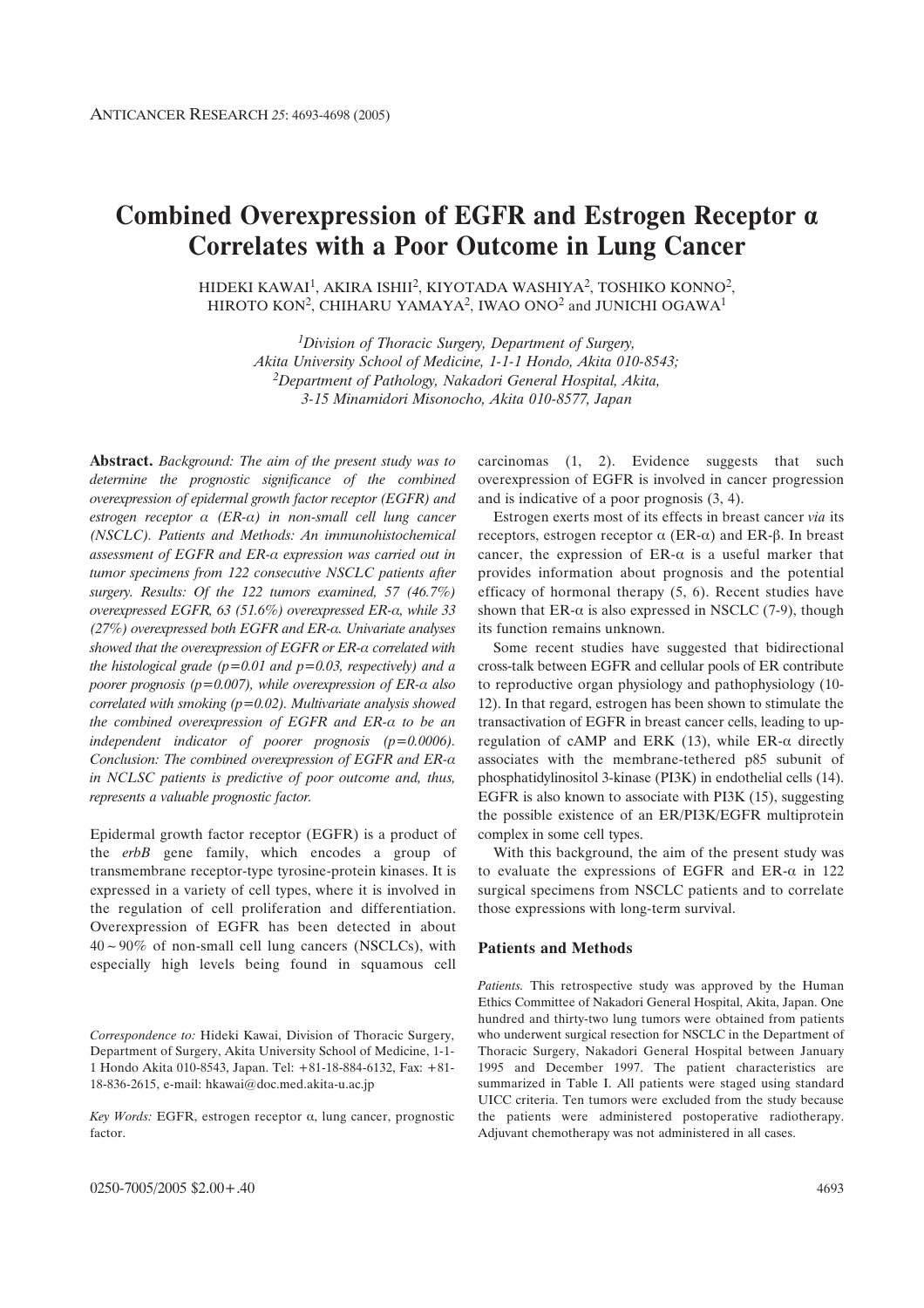| Variables            | $_{\rm EGFR}$  |                  |          | ER- $\alpha$ |                |          |
|----------------------|----------------|------------------|----------|--------------|----------------|----------|
|                      | low            | high             | $\cal P$ | low          | high           | $\cal P$ |
| Age                  |                |                  | $0.06\,$ |              |                | 0.26     |
| Median               | 66             | 68               |          | 67           | 68             |          |
| Range                | 42-77          | 38-81            |          | 38-81        | 42-81          |          |
| Gender               |                |                  | $0.91\,$ |              |                | 0.22     |
| Male                 | 36             | $31\,$           |          | 29           | $38\,$         |          |
| Female               | 29             | 26               |          | 30           | 25             |          |
| Smoking              |                |                  | $0.82\,$ |              |                | 0.02     |
| Smoker               | 34             | 31               |          | 25           | 40             |          |
| Non-smoker           | $31\,$         | 26               |          | 34           | 23             |          |
| UICC stage           |                |                  | 0.93     |              |                | 0.21     |
| Ia                   | 27             | 21               |          | 24           | 24             |          |
| Ib                   | 11             | 8                |          | 9            | $10\,$         |          |
| IIa                  | 5              | $\overline{4}$   |          | 6            | 3              |          |
| $\rm IIb$            | 6              | $\overline{7}$   |          | 6            | 7              |          |
| IIIa                 | 10             | 12               |          | 6            | 16             |          |
| $\rm IIIb$           | $\overline{4}$ | $\sqrt{2}$       |          | 5            | $\mathbf{1}$   |          |
| ${\rm IV}$           | $\overline{c}$ | 3                |          | 3            | $\overline{c}$ |          |
| Histology            |                |                  | $0.11\,$ |              |                | 0.35     |
| Adenocarcinoma       | 52             | 40               |          | 48           | 44             |          |
| $\operatorname{SCC}$ | 11             | 17               |          | 10           | $18\,$         |          |
| ${\rm LC}$           | $\sqrt{2}$     | $\boldsymbol{0}$ |          | 1            | $\mathbf{1}$   |          |
| Grade                |                |                  | $0.01\,$ |              |                | 0.03     |
| Well                 | 33             | 14               |          | 29           | 18             |          |
| Moderate             | $22\,$         | 27               |          | 22           | 27             |          |
| Poor                 | 10             | 16               |          | 8            | 18             |          |

Table I. *Clinical characteristics of the NSCLC patients in the study.*

Assay for EGFR and ER- $\alpha$ . The expressions of EGFR and ER- $\alpha$  in specimens of resected lung cancer tissue were analyzed immunohistochemically. The specimens were fixed in formalin, embedded in paraffin and cut into 5-µm sections. The sections were then deparaffinized in xylene and ethanol, placed in 0.1 mol/L citrate buffer (pH 6.0) and irradiated for 15 min with microwaves (750 W). The primary antibodies used were mouse monoclonal anti-EGFR (H11, DAKO, Kyoto, Japan, diluted 1:100 in phosphate-buffered saline (PBS)) and anti-ER- $\alpha$  (HC-20, Santa Cruz Biotechnology, Santa Cruz, CA, diluted 1:50 in PBS) antibody. The distributions of the antibodies were visualized by immunostaining the specimens using the EnVision method (DAKO), according to the manufacturer's instructions. The EGFR expression was then scored according to the intensity of staining and the number of stained tumor cells. A score of 0 indicated staining in less than 10% of considered cells; 1, light staining in more than 10% of considered cells; 2, moderate staining in more than 10% of considered cells; and 3, strong staining in more than 10% of considered cells. For statistical analysis, scores of 0 or 1 were defined as no overexpression; scores of 2 and 3 as overexpression. The ER- $\alpha$  expression was categorized into eight grades according to previously described immunohistochemical scores (16-18). Briefly, entire slides were each examined under a light microscope. Initially, a proportional score was assigned, which represented the estimated proportion of positive tumor cells (0, none; 1, <1/100; 2, 1/100 to 1/10; 3, 1/10 to 1/3; 4, 1/3 to 2/3; and 5, >2/3). Next, an intensity score was assigned, which represented the

average intensity of the positive tumor cells (0, none; 1, weak; 2, intermediate; and 3, strong). The proportional and intensity scores were then added to obtain a total score, which ranged from 0 to 8. For statistical analysis, scores of 0 to 4 were defined as no overexpression; scores of 5 to 8 as overexpression. The slides were scored by pathologists with no knowledge of the ligand-binding results or patient outcomes.

*Statistical analysis.* Two groups were compared using the  $\chi^2$  test. The probabilities of overall survival were calculated using the Kaplan-Meier method and compared using the log-rank test. A Cox proportional hazard model was used to determine factors related to overall survival. These analyses yielded hazard ratios, their 95% confidence intervals and *p*-values. Values of  $p < 0.05$  were considered significant.

## **Results**

The patient characteristics and demographics are summarized in Table I. Univariate analyses showed that overexpression of EGFR or ER- $\alpha$  correlated with histological grade ( $p=0.01$ ) and 0.03, respectively), and that overexpression of  $ER-\alpha$  also correlated with smoking (*p=*0.02). There was no correlation between the overexpressions of EGFR or ER- $\alpha$  with any of the other clinical variables, which included age, gender, histological stage and histological type. Of the 122 specimens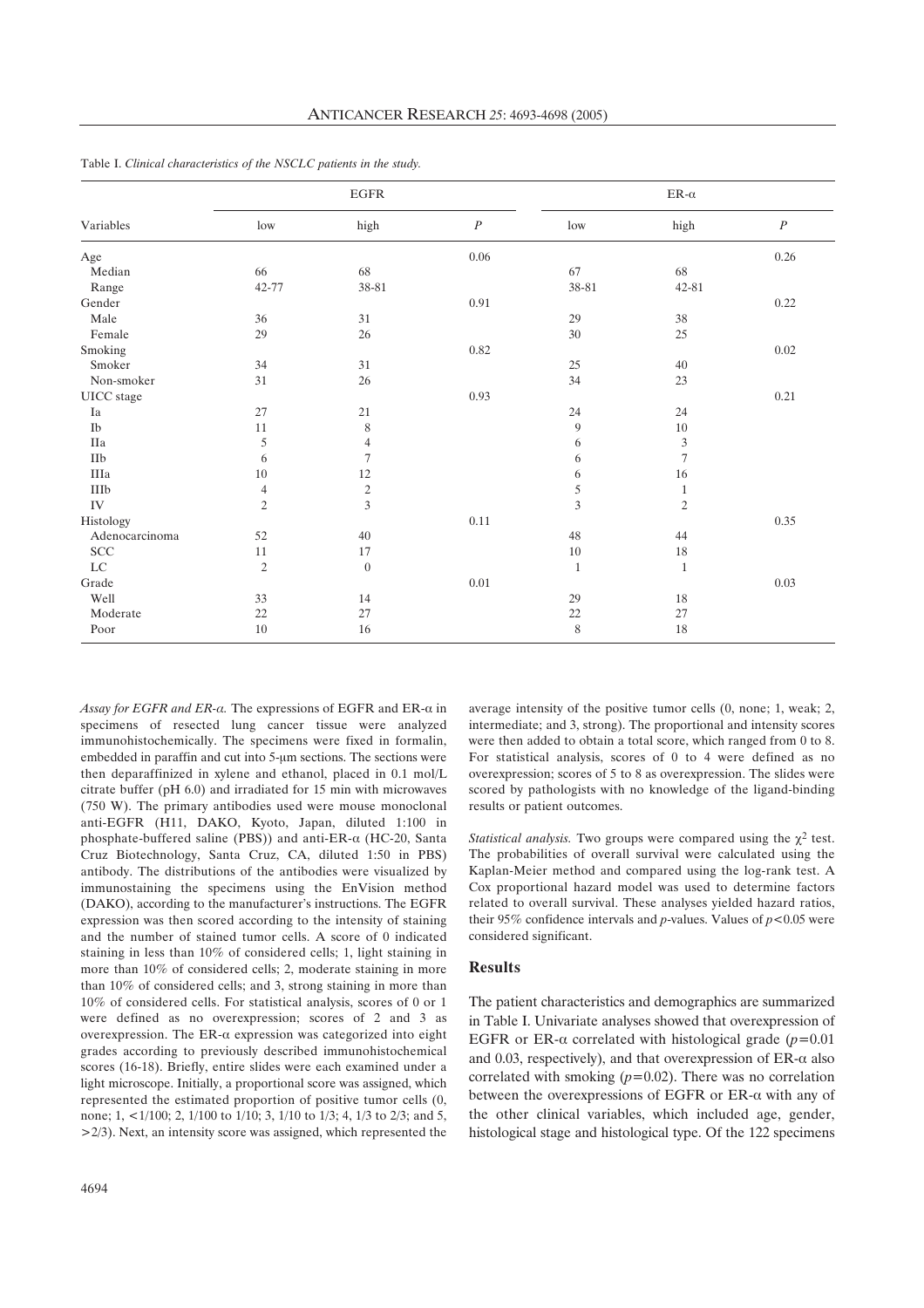

Figure 1. Immunohistochemical staining of lung cancer specimens expressing EGFR and ER-a. A, Squamous cell carcinoma cells showing EGFR immunoreactively localized at the plasma membrane. B, Adenocarcinoma cells showing ER-a immunoreactivity localized in the cytoplasm.

studied, 57 (46.7%) overexpressed EGFR, 63 (51.6%) overexpressed ER- $\alpha$ , while 33 (27%) overexpressed both EGFR and ER- $\alpha$ . The expressed EGFR was localized to the plasma membrane (Figure 1A), whereas ER- $\alpha$  was localized in the cytoplasm (Figure 1B).

The overall Kaplan-Meier survival curves for the EGFR and  $ER-\alpha$  expressions are shown in Figure 2. Univariate analyses revealed that expression of EGFR was linked to poor overall survival ( $p=0.007$ ) (Figure 2A), as was expression of ER- $\alpha$  $(p=0.007)$  (Figure 2B). Furthermore, EGFR (high)/ER- $\alpha$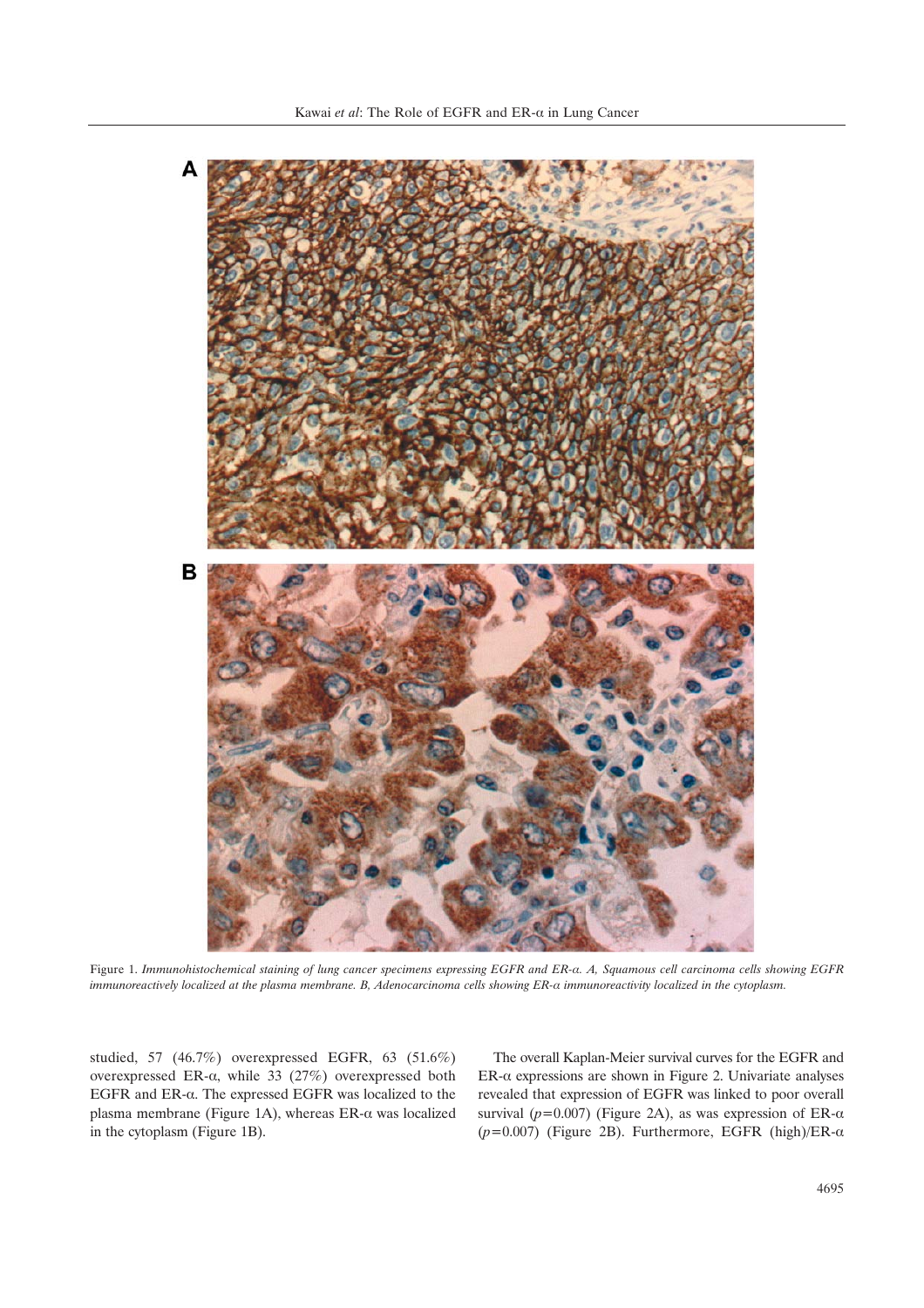

Figure 2. A, B, Kaplan-Meier analysis showing the overall survival of NSCLC patients categorized according to their EGFR (A) or ER- $\alpha$  (B) expression *status. P-values were calculated using the log-rank test.*

(high) patients had a significantly poorer prognosis (5-year survival rate:  $25.4\%$ ) than EGFR (low)/ER- $\alpha$  (low) patients (5year survival rate: 81.8%) (*p=*0.0003) (Figure 3).

Multivariate analysis of overall survival using the Cox proportional hazard model revealed that, of the factors listed in Table II, only stage and combined overexpression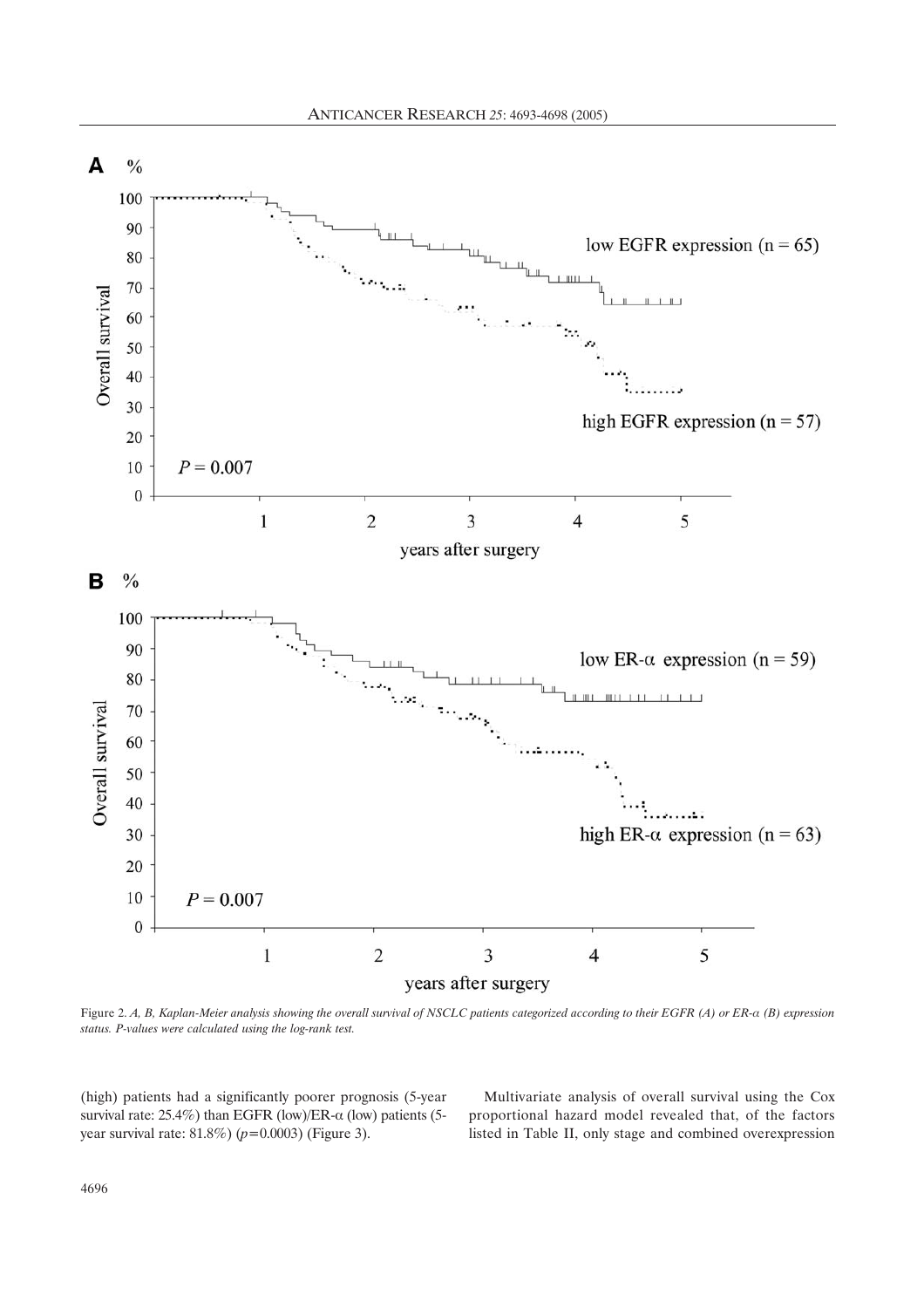

Figure 3. *Kaplan-Meier analysis showing overall survival of NSCLC patient subtypes defined by the combination of their EGFR and ER immunohistochemical status. P-values were calculated using the log-rank test.*

of EGFR and ER- $\alpha$  (double marker) were significant independent variables that correlated with overall survival (*p=*0.003 and *p=*0.0006, respectively); the double marker yielded a hazard ratio of 2.03 with a 95% confidence interval extending from 1.35 to 3.04.

# **Discussion**

Although overexpression of EGFR has been observed and its prognostic value confirmed in multiple tumor types, comparatively little information is available on the role of EGFR in NSCLC. Still, Selvaggi *et al*. showed that overexpression of EGFR correlates with a poor prognosis in completely resected NSCLC (4). It is therefore disappointing that in the 2 years that Gefitinib, an EGFR receptor tyrosine kinase inhibitor, has been prescribed to treat lung cancer, it has proved ineffective in many patients, even those overexpressing EGFR. This may be related to the fact that Gefitinib is clinically effective in patients whose tumors express various EGFR mutants (19, 20). In addition, epidemiological analysis has shown that Gefitinib was more effective in non-smokers, women and those with adenocarcinomas than in others (21-23). We found levels of EGFR expression to be unaffected by gender, histological type, or whether or not the patient was a smoker. On the other hand, we found that  $ER-\alpha$  was overexpressed significantly more often in smokers, which is noteworthy given that smokers tend to be relatively insensitive to Gefitinib.

Table II. *Multivariate Cox proportional hazard analysis of overall survival among the NSCLC patients in the study.* 

| Parameters          | Hazard ratios | 95% CI        | P      |
|---------------------|---------------|---------------|--------|
| Non-smoker/smoker   | 0.87          | $0.43 - 1.73$ | 0.69   |
| Stage I, II/III, IV | 2.56          | 1.39-4.73     | 0.003  |
| SCC/adenocarcinoma  | 1.18          | $0.53 - 2.63$ | 0.68   |
| Well/others         | 0.82          | $0.44 - 1.51$ | 0.52   |
| Double marker       | 2.03          | 1.35-3.04     | 0.0006 |

Double marker:  $EGFR/ER-\alpha - high expression vs. low expression$ 

There have been several reports on the cross-talk between EGFR and ER in recent years (10-12). None of these studies, however, focused on whether patient prognosis is affected by the co-expression of EGFR and ER- $\alpha$ . In the present study, we found that the overexpression of either EGFR or ER- $\alpha$  is predictive of a poor outcome in NSCLC, and that combined overexpression of EGFR and  $ER-\alpha$  is an independent prognostic factor in NSCLC, suggesting the cross-talk between EGFR and ER- $\alpha$ . We, therefore, further suggest that, when considering EGFR as a target for therapy